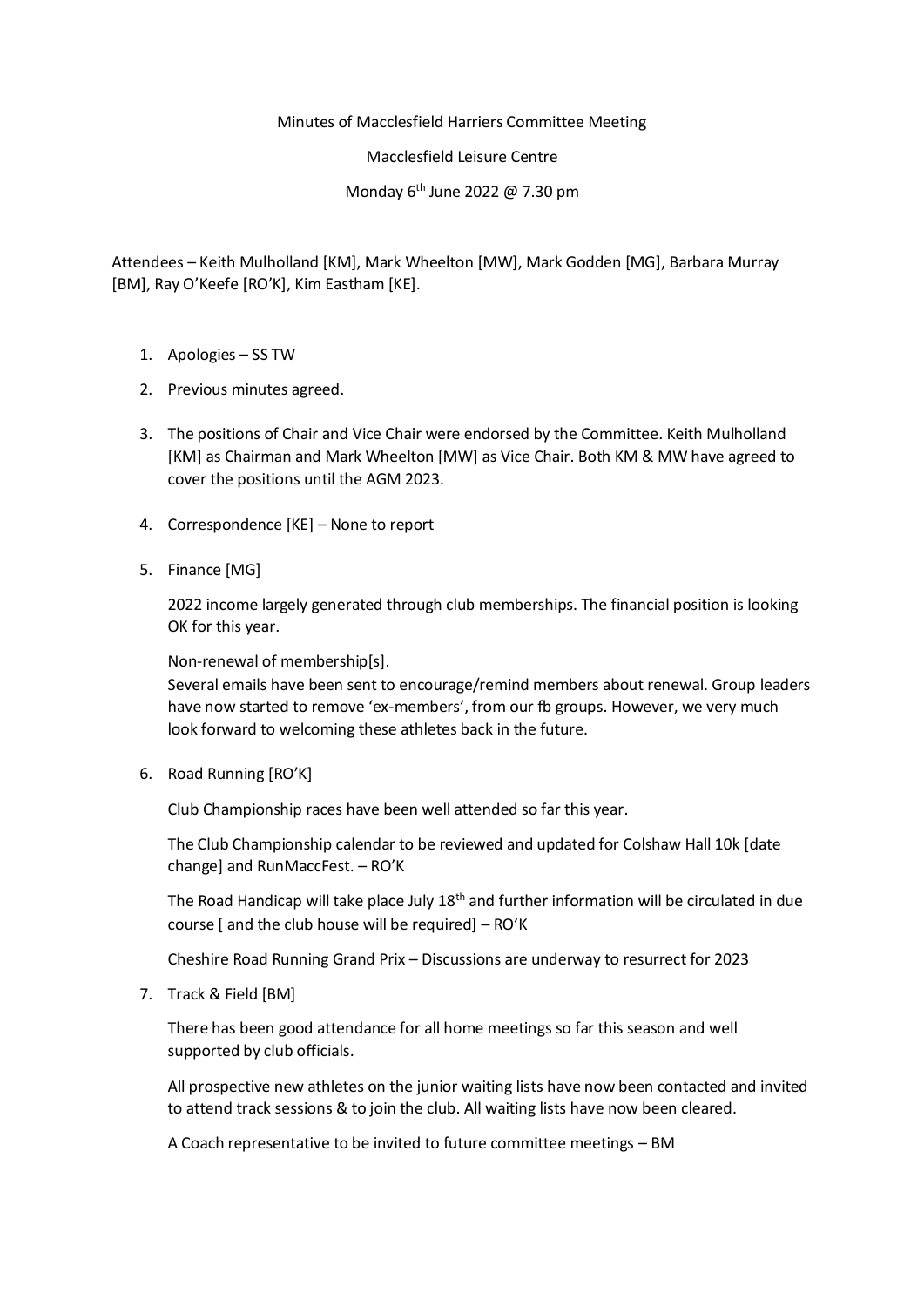8. Fell Running [TW]

All three club race series are going well with lots of participation.

Polly Lander [ Orienteering event], will take place on 22<sup>nd</sup> June. Information has been posted on the fell/trail groups – TW

Forest 5 fell race will not take place this year. This is will be reviewed after Terrys High Five race – TW

9. Trail Running [NG]

There was a good response to the recent online questionnaire regarding trail running sessions. Feedback has been reviewed and changes implemented, with the aim to support and encourage more trail running.

10. Club Records [KE]

All submissions updated.

An updated copy will be posted in the club house [KE]

11. Club Colours [SS]

Club vests and t-shirts [long/short sleeved] are now back in stock. However, there is a price increase which is the first in five years to:

Running Vests - £17

Short Sleeved T-Shirts - £21

Long Sleeved T-Shirts - £22

The website and clubhouse information will be updated to reflect these changes [SS]

Investigations into using an on-line club shop are underway [SS]

12. Vacant Positions

Despite having filled the Chairman and Vice-Chairman positions, there are a number of roles still vacant. Filling all positions greatly enhances the smooth running of the club and any offers of help will be greatly received.

The positions are:

Publicity Officer

Welfare Officer [ Discussion underway]

Track & Field Manager [from 2023 season]

Mens and Junior Cross-Country Manager

If anyone is interested in any of the above, please contact any member of the committee for more information, or just to chat through the role. Roles could potentially be broken down or shared between people to make them more manageable.